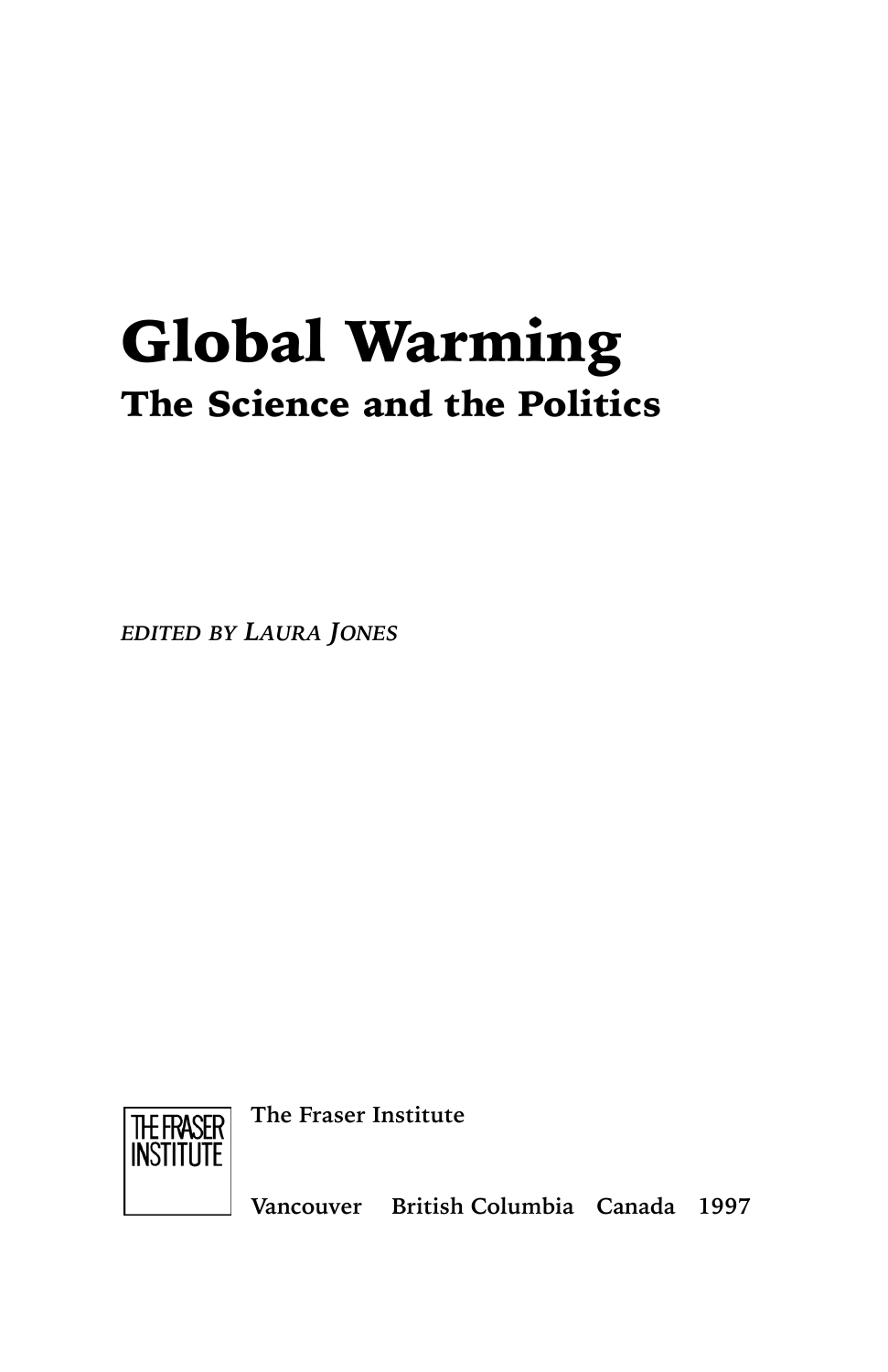Copyright © 1997 by The Fraser Institute. All rights reserved. No part of this book may be reproduced in any manner whatsoever without written permission except in the case of brief quotations embodied in critical articles and reviews.

The authors of this book have worked independently and opinions expressed by them are, therefore, their own, and do not necessarily reflect the opinions of the members or the trustees of The Fraser Institute.

Printed in Canada.

## **Canadian Cataloguing in Publication Data**

Main entry under title: Global Warming

> Includes bibliographical references. Papers from a conference held in Vancouver, Oct. 29, 1997. ISBN 0-88975-184-6

1. Global warming--Congresses. I. Jones, Laura, 1970- II. Fraser Institute (Vancouver, B.C.) QC981.8.G5612 1997 363.738'74 C97-911025-4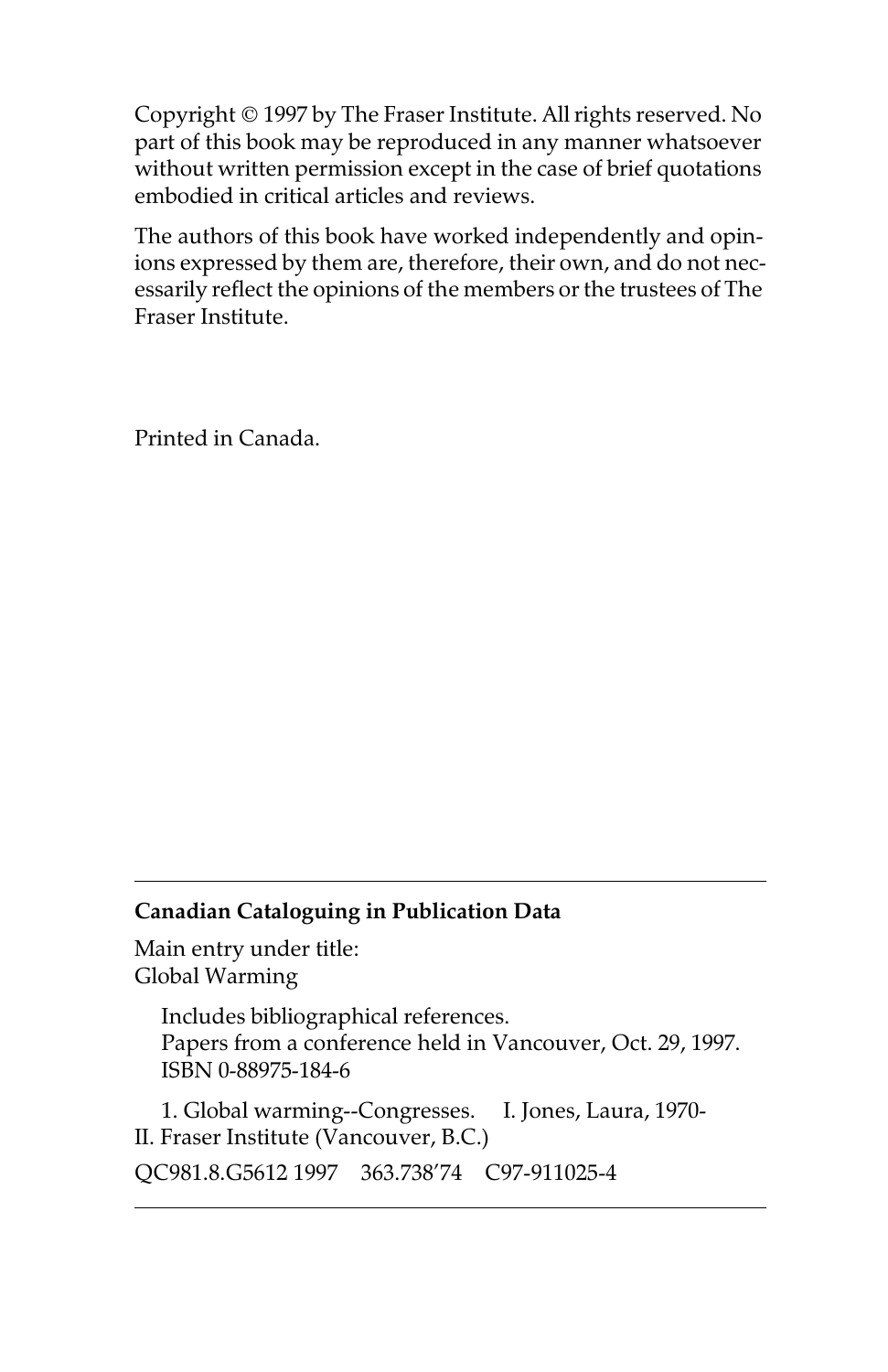## Contents

- *The Science and the Politics of Global Warming* Laura Jones 3
- *The Decline and Fall of Global Warming* Patrick Michaels 21
- *Oceanography and Inferences from Time-Series Data* Roger Pocklington 37
- *Evidence from the Satellite Record* John R. Christy 55
- *Solar Variability and Global Climatic Change* Sallie Baliunas and Willie Soon 77
- *Real-World Constraints on Global Warming* Sherwood B. Idso 91
- *Extreme Weather, Atmospheric Circulation and Global Warming* Robert Davis 113
- *The Spin on Greenhouse Hurricanes* Robert C. Balling 123
- *Biological Consequences of Increased Concentrations of Atmospheric CO<sub>2</sub>* Sherwood B. Idso 141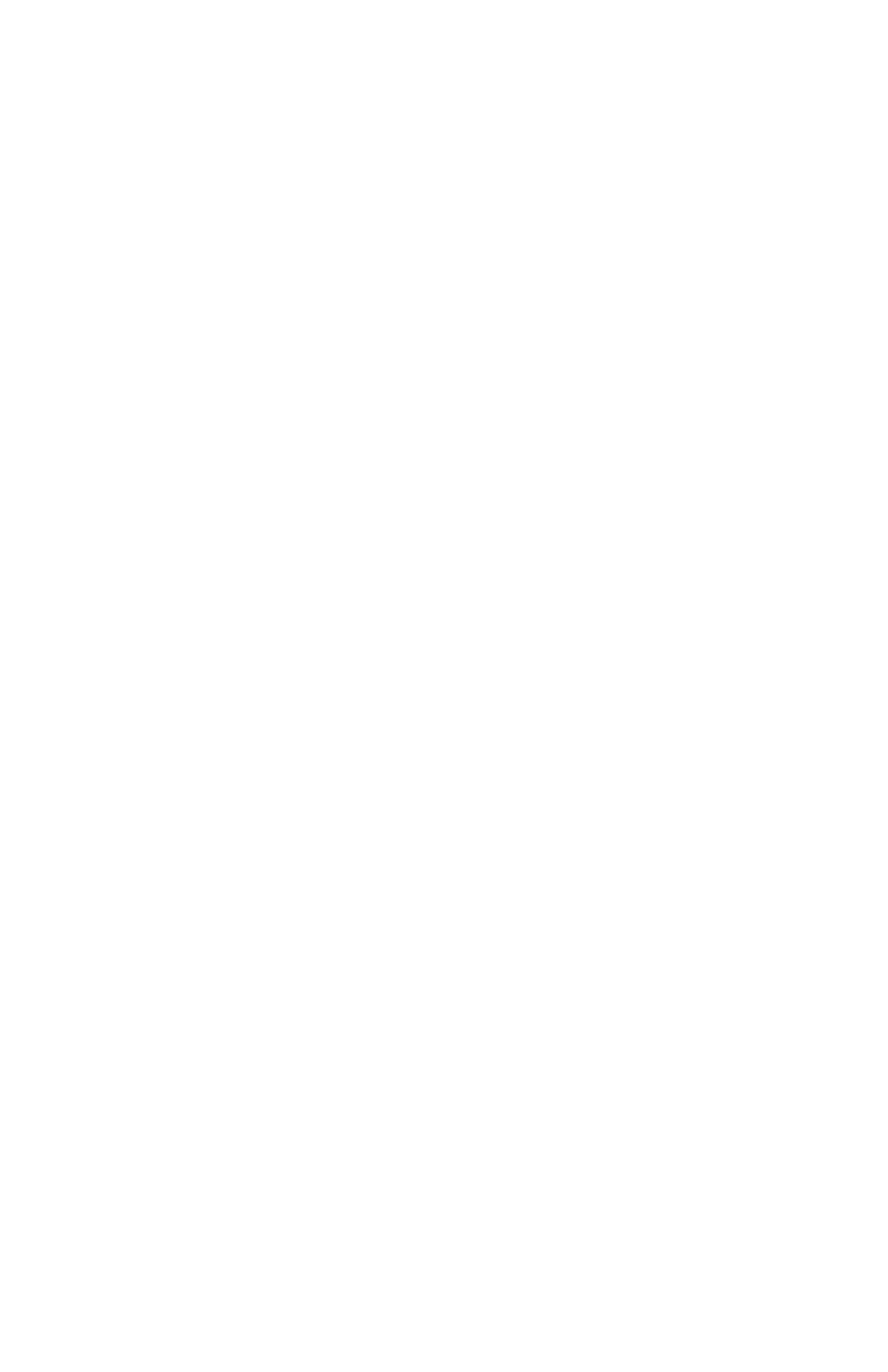## About the Authors

**SALLIE BALIUNAS** is senior staff physicist at the Harvard-Smithsonian Center for Astrophysics and deputy director of Mount Wilson Observatory. Dr. Baliunas serves as senior scientist at the George C. Marshall Institute in Washington, DC, and chairs the Institute's Science Advisory Board. She is also visiting professor at Tennessee State University and has written over 200 scientific research articles. Her awards include the Newton-Lacy-Pierce Prize of the American Astronomical Society, the Petr Beckmann Award for Scientific Freedom and the Bok Prize from Harvard University. In 1991, *Discover* magazine profiled her as one of America's outstanding women scientists. She received her A.M. (1957) and Ph.D. (1980) degrees in Astrophysics from Harvard University.

**ROBERT C. BALLING**, Jr. is the director of the Office of Climatology at Arizona State University. He was formerly a professor in the climatology program at the University of Nebraska and received his A.B. in Geography from Wittenberg University, his M.A. in Geography from Bowling Green States University, and his Ph.D. in Geography from the University of Oklahoma. Throughout the 1990s, Dr. Balling has been involved in a variety of interrelated climatological issues. He has published over 80 articles in professional scientific journals, given lectures throughout the United States and in more than a dozen foreign countries, and appeared in a number of scientific documentaries and news features. He serves as a senior consultant on climate to the United Nations Environment Program, the World Meteorological Organization, and the Intergovernmental Panel on Climate Change. Dr. Balling's recent books on his research include *The Heated Debate: Greenhouse Predictions versus Climate Reality* (Pacific Research Institute) and *Interactions of Desertification and Climat*e (Arnold).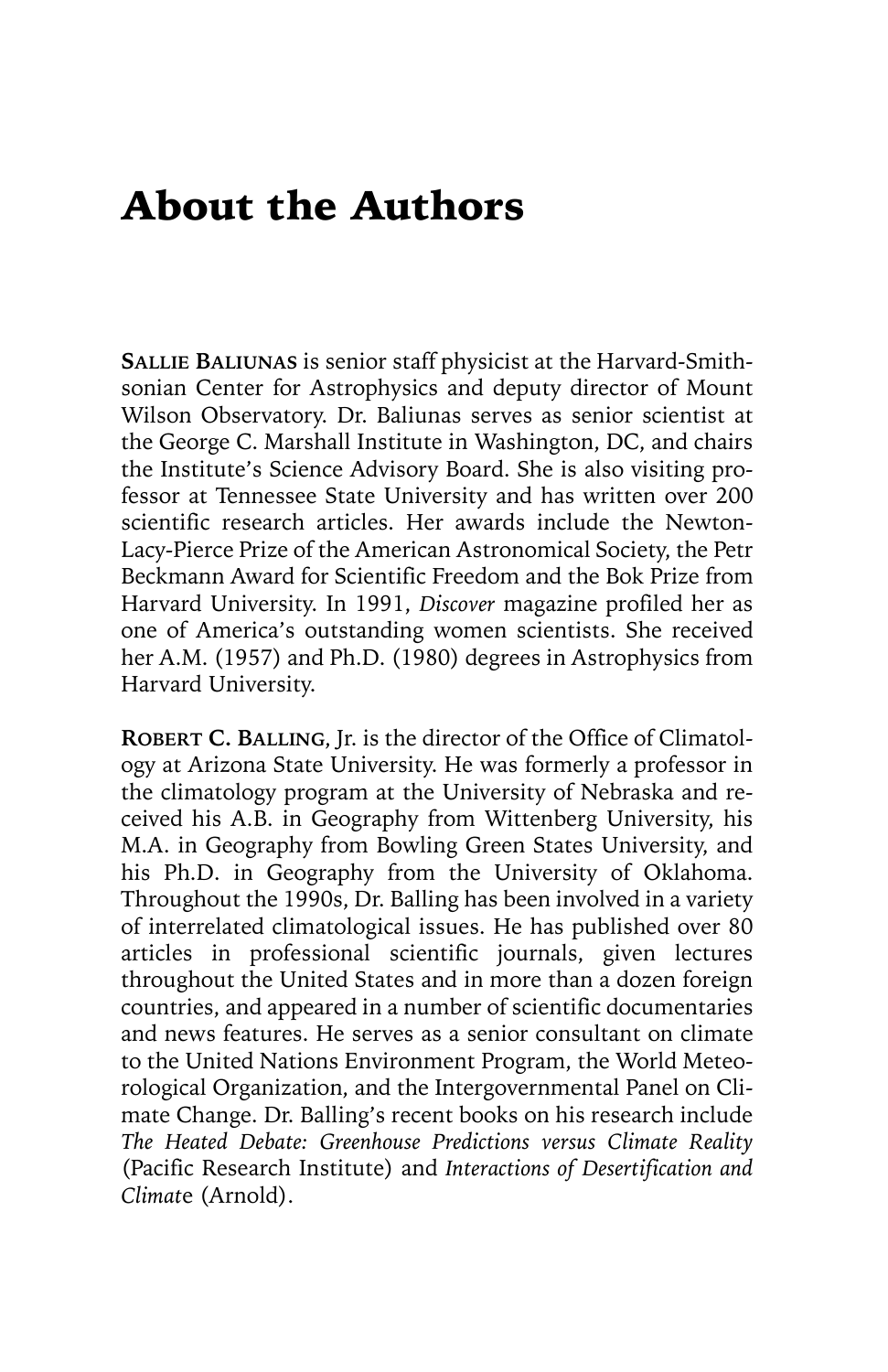**JOHN R. CHRISTY** is associate professor of Atmospheric Science at the University of Alabama in Huntsville where he has studied global climate issues since 1987. In 1989, NASA's Dr. Roy W. Spencer and Dr. Christy developed a set of global temperatures based on data from satellites; in recognition of this, they were awarded NASA's Medal for Exceptional Scientific Achievement in 1991. In 1996, they were selected to receive a Special Award by the American Meteorological Society "for developing a global, precise record of earth's temperature from operational polarorbiting satellites, fundamentally advancing our ability to monitor climate." Dr. Christy served as contributor to the Intergovernmental Panel on Climate Change reports and his published works have appeared in professional journals such as *Science*, *Nature*, *Journal of Climate* and the *Journal of Geophysical Research*. Dr. Christy received a B.A. degree in Mathematics (1973) from the California State University, Fresno, taught physics and chemistry in Nyeri, Kenya from 1973 to 1975. He received his M.S. and Ph.D. degrees in Atmospheric Sciences from the University of Illinois (1984, 1987).

**ROBERT E. DAVIS** is an associate professor of Climatology at the University of Virginia's Department of Environmental Sciences. He earned a B.S. (*cum laude*) in meteorology from Pennsylvania State University and a Ph.D. in climatology from the University of Delaware. His research interests include the analysis of historical variability in atmospheric circulation, Atlantic coastal storms, and air quality. Dr. Davis was a contributor to the 1995 IPCC report and has testified on global climate change before the United States Congress.

**SHERWOOD B. IDSO** was born and raised in a small farming community and received his B. Physics, M.S. and Ph.D. from the University of Minnesota. He took a position as a research physicist with the United States Department of Agriculture's Agricultural Research Service at the United States Water Conservation Laboratory in Phoenix, Arizona, where he has worked since 1967. Over the past 30 years, he has also been closely associated with Arizona State University, serving as an Adjunct Professor in the Departments of Geology, Geography, and Botany and Microbiology. He served for 20 years as a member of the board of editors of *Agricultural and Forest Meteorology*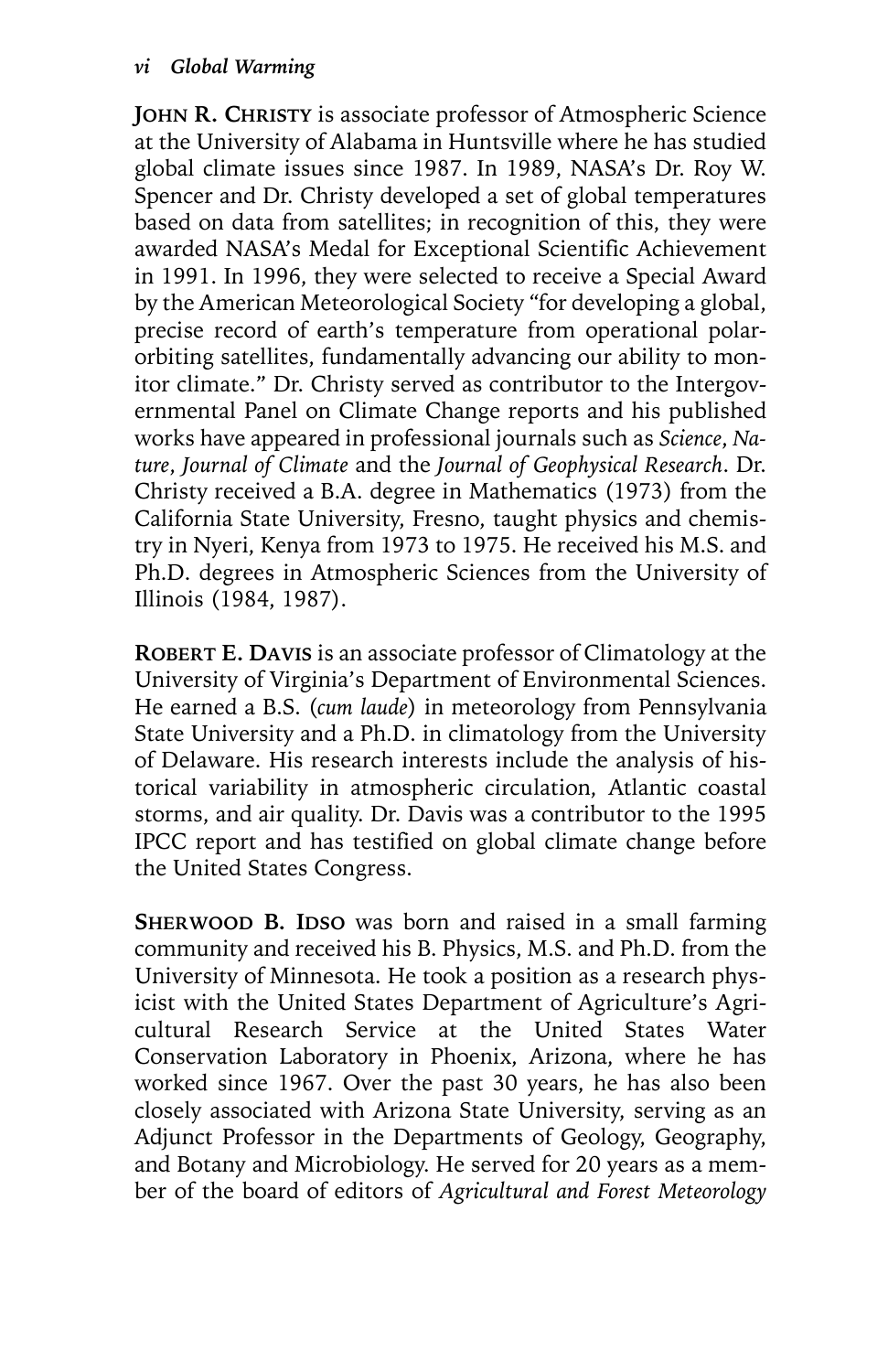and, since 1993, has been a member of the editorial board of *Environment and Experimental Botany*.

Dr. Idso is the author or co-author of over 500 scientific publications. For his early work in the field of remote sensing, he was honoured with an Arthur S. Flemming Award, given in recognition of "his innovative research into fundamental aspects of agricultural-climatological interrelationships affecting food production and the identification of achievable research goals whose attainment could significantly aid in assessment and improvement of world food supplies." Shortly thereafter, Dr. Idso became one of the first scientists to go on record against the growing "consensus" about  $CO<sub>2</sub>$ -induced warming, writing an article in the issue of *Science* for March 28, 1980 in which he suggested that global-climate models were predicting a warming fully 10 times greater than any that could ever occur. When rebuffed by the scientific establishment for his stand on the issue, he responded in 1982 with his book, *Carbon Dioxide: Friend or Foe?*, followed in 1989 by *Carbon Dioxide and Global Change: Earth in Transition*. Both books refute the current hysteria over carbondioxide emissions and paint a bright picture of earth's future as a result of the aerial fertilization effect of atmospheric  $CO<sub>2</sub>$ .

**LAURA JONES** is the Environment Economist at The Fraser Institute. She joined The Fraser Institute in 1996 to develop the Institute's policy on the environment and has recently organized a series of conferences on mining, forestry and fishing in British Columbia. Ms Jones has published articles in *Fraser Forum* and the *Ottawa Citizen*, and edited the Fraser Institute Critical Bulletin *Environmental Indicators for Canada and the United States.* She received her B.A. in Economics from Mount Holyoke College in Massachusetts, and her M.A. in Economics from Simon Fraser University in British Columbia. Prior to joining the Institute she taught economics at various colleges throughout the Lower Mainland of British Columbia, and is currently teaching *Economic Issues* at the British Columbia Institute of Technology.

**PATRICK J. MICHAELS** is the Virginia State Climatologist and a research professor of Environmental Sciences at the University of Virginia. He received his A.B. and S.M. degrees from the University of Chicago, and a Ph.D. in Ecological Climatology from the University of Wisconsin-Madison in 1979. Dr. Michaels has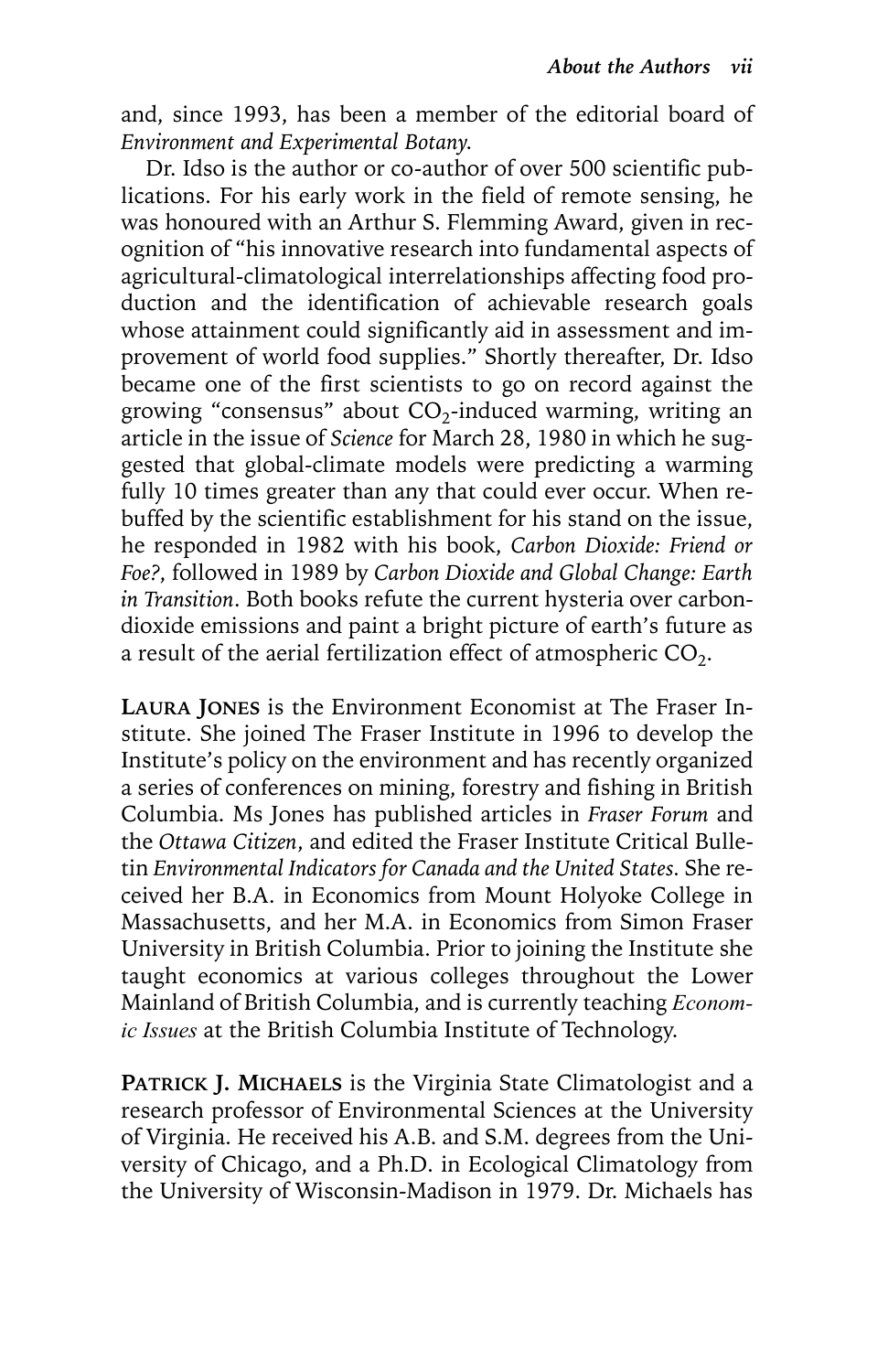been president of the American Association of State Climatologists and program chair of the Applied Climatology Committee of the American Meteorological Society. Dr. Michaels has published over 200 popular and scientific articles on climate and its impact on society, including a book, *Sound and Fury: The Science and Politics of Global Warming* (Cato Books, 1992). According to the scientific magazine *Nature*, Dr. Michaels is the United States' most popular speaker on the subject of global warming.

**ROGER POCKLINGTON** (FCIC) received his B.A. (1961) in Chemistry from Oxford University, his M.Sc. (1964) in Chemistry and Oceanography from the University of British Columbia, and his Ph.D. (1970) in Chemical Oceanography from Dalhousie University. From 1971 to 1997, he was research scientist at the Bedford Institute of Oceanography in Dartmouth, Nova Scotia, Canada. He worked from 1969 to 1971 as research associate at the Bermuda Biological Station for research in St. George's, where he has now returned as Visiting Scientist. From 1963 to 1965, he was research assistant at the Woods Hole Oceanographic Institution in Massachusetts. Programs at the Bedford Institute studying emissions from power plants burning fossil fuels have involved Dr. Pocklington in advisory and consultative activity with governments, nationally and internationally, and with industry. For a published report of this work, see P. Stoffyn-Egli, T.M. Potter, J.D. Leonard, and R. Pocklington (1997), The identification of black carbon particles with the analytical scanning electron microscope: methods and initial results (*The Science of the Total Environment* 198: 211–23).

Since 1991, in conjunction with colleagues in physical meteorology, Dr. Pocklington has analyzed temperature trends at coastal stations around the northern North Atlantic that are crucial in determining changes in ocean climate. He has been a speaker at a variety of energy-related forums and was a member of the Canadian Review Committee, Intergovernmental Panel on Climate Change, Working Group III. His earliest paper on climatic trends in the North Atlantic Ocean (*J. Geophys. Res. 77*: 6604-07) was published in 1972, his most recent, on cooling in the North Atlantic region in relation to secular climate change, in December 1996 (Pocklington and Morgan 1996). Early in has career, he participated in the discovery of hot brines and heavy metal deposits in the Red Sea (Hoffmann [1991], *American Scientist* 79: 298–99).